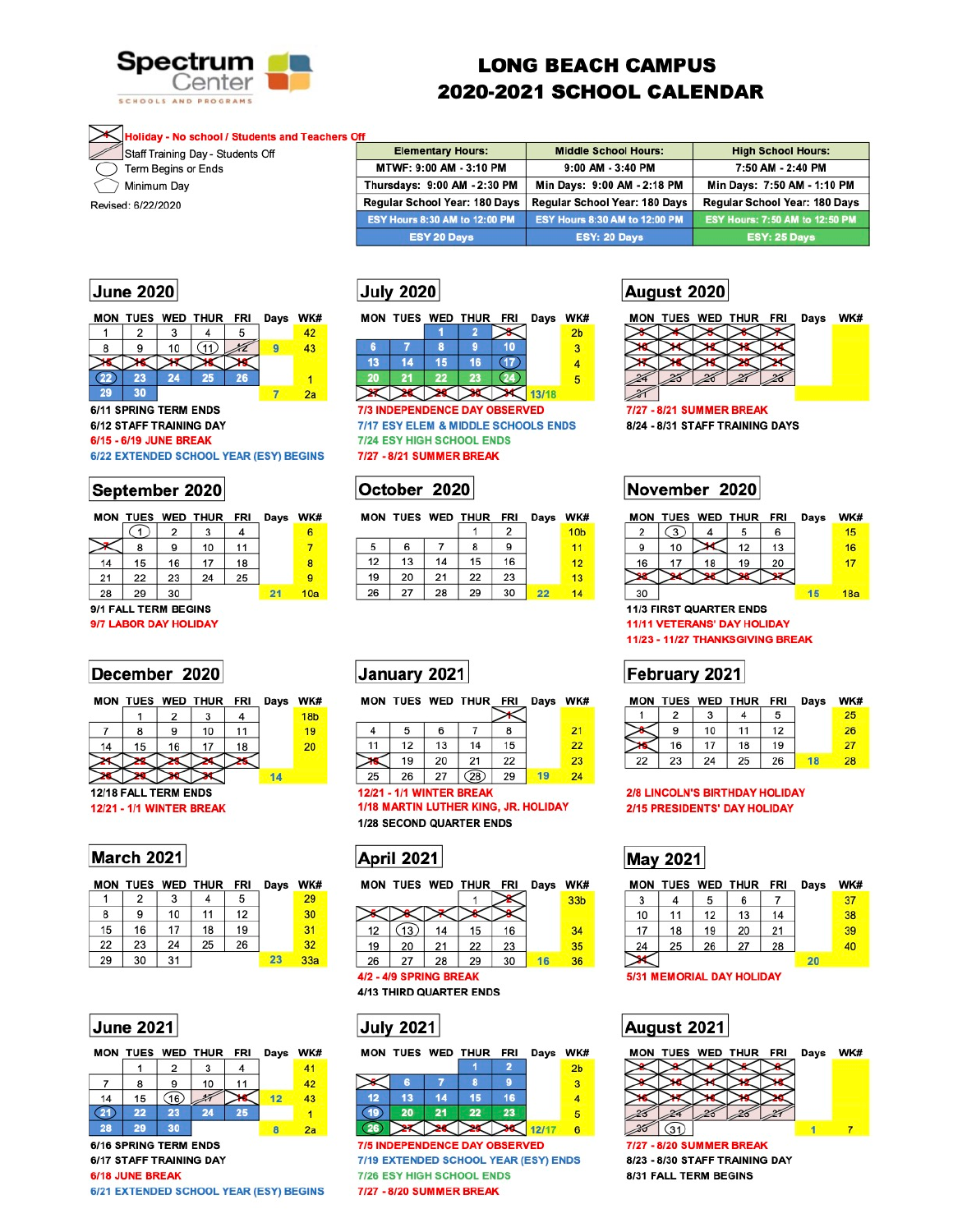

### **LONG BEACH CAMPUS 2020-2021 SCHOOL CALENDAR**

Semester 1: September 1, 2020 - December 18, 2020 Semester 2: January 4, 2021 – June 16, 2021

#### *June 2020*

| Thu, Jun 11               | Spring Term Ends                  |
|---------------------------|-----------------------------------|
| Fri, Jun 12               | <b>Staff Training Day</b>         |
| Mon, Jun 15 – Fri, Jun 19 | June Break (closed)               |
| Mon, June 22              | Extended School Year (ESY) Begins |

#### *July 2020*

| Fri, Jul 3                | Independence Day Observed (closed) |
|---------------------------|------------------------------------|
| Fri, Jul 17               | ESY Elem & Middle School Ends      |
| Fri, Jul 24               | <b>ESY High School Ends</b>        |
| Mon, Jul 27 – Fri, Aug 21 | Summer Break (closed)              |

#### *August 2020*

| Mon, Jul $27$ – Fri, Aug 21                   | Summer Break (closed) |
|-----------------------------------------------|-----------------------|
| Mon, Aug 24 - Mon, Aug 31 Staff Training Days |                       |

#### *September 2020*

| Tue, Sep1  | <b>Fall Term Begins</b>    |
|------------|----------------------------|
| Mon, Sep 7 | Labor Day Holiday (closed) |

#### *October 2020*

ALL DAYS IN SESSION

#### *November 2020*

| Tue, Nov 3                | <b>First Quarter Ends</b>     |
|---------------------------|-------------------------------|
| Wed, Nov 11               | Veterans Day Holiday (closed) |
| Mon, Nov 23 – Fri, Nov 27 | Thanksgiving Break (closed)   |

#### *December 2020*

| Fri, Dec 18                 | <b>Fall Term Ends</b> |
|-----------------------------|-----------------------|
| Mon, Dec $21 - Fri$ , Jan 1 | Winter Break (closed) |